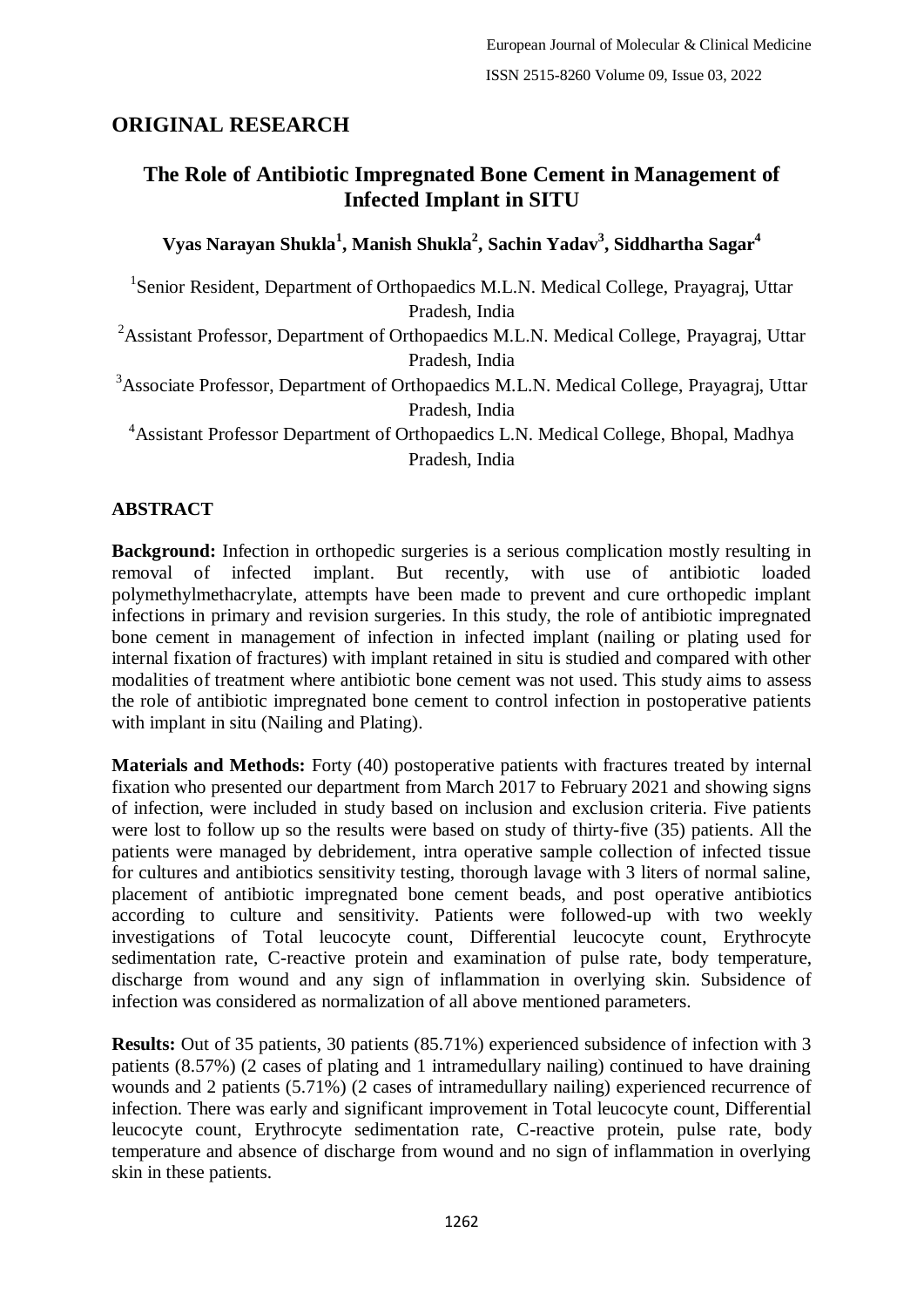**Conclusion:** Use of antibiotic impregnated bone cement along with intravenous antibiotics in management of infected implant in situ is advocated as there was a significant and early reduction in laboratory parameters and improvement in clinical condition was observed without the need for removal of implants used for internal fixation.

**Keywords:** Polymethylmethacrylate, Bone cement, Bone cement beads, Antibiotic impregnated bone cement, Infected implant in-situ.

**Corresponding Author:**Dr Siddhartha Sagar, Assistant Professor Department of Orthopaedics, L.N. Medical College Bhopal, Madhya Pradesh, India, E-mail sagar.siddhartha3887@gmail.com

#### **INTRODUCTION**

Infection in orthopedic surgeries is a serious complication, which often becomes a cause for removal of infected implant, as there is a formation of biofilm consisting bacteria on the implant surface which protects the organisms from the host immune system and antibiotic therapy. [1,2] In recent scenario, with use of polymethylmethacrylate with antibiotics, attempts have been made to prevent and cure orthopedic implant infections in primary and revision surgeries. In 1970, Buchholz and Engelbrecht used antibiotic impregnated bone cement beads to reduce the infection rates in orthopedic surgery,<sup>[3]</sup> with thought that the antibiotic will gradually be released locally to give higher concentrations which is way more than minimum inhibitory concentration level, that cannot be achieved by systemic therapy. Polymerization of monomeric, liquid methyl methacrylate (MMA) is an exothermic reaction initiated by the decomposition of a catalyst (benzoyl peroxide) result in production of free radicals that set off additional polymerization of the methyl methacrylate.<sup>[4,5]</sup>

Antibiotics for use with bone cements should have broad antibacterial spectrum, including both gram-positive and Gram-negative pathogens, sufficient bactericidal activity, high specific antibacterial potency, low rate of primary resistant pathogens, minimal development of resistance during therapy, low protein binding, low sensitizing potential, marked water solubility facilitating its release from the bone cement, and chemical and thermal stability.<sup>[6]</sup> Now days common antibiotics used are Gentamicin, Tobramycin, Erythromycin, Cefuroxime, Vancomycin, Colistin etc. [7,8]

### **MATERIALS & METHODS**

This study was conducted between March 2017 to February 2021 in department of Orthopedics, SRN hospital, Prayagraj. In this study, 40 postoperative cases of fracture fixation complicated by infection were selected based on inclusion and exclusion criteria to assess role of antibiotic impregnated bone cement to control infection. Five patients were lost to follow up, so the results were based on study of 35 patients. The study design was Prospective Observational study

#### **Inclusion criteria**

- Post-operative case of fractures managed by internal fixation either plating, or intramedullary nailing showing signs of infection.
- Diagnosis of infection, based on bacterial identification in cultures of samples collected, when first seen.

#### **Exclusion criteria**

- Known history of allergy from antibiotics or other conditions with contraindication to use of long-term antibiotics intended to be used with bone cement (e.g. Chronic kidney disease).
- Patient unfit for surgery due to co-morbid conditions.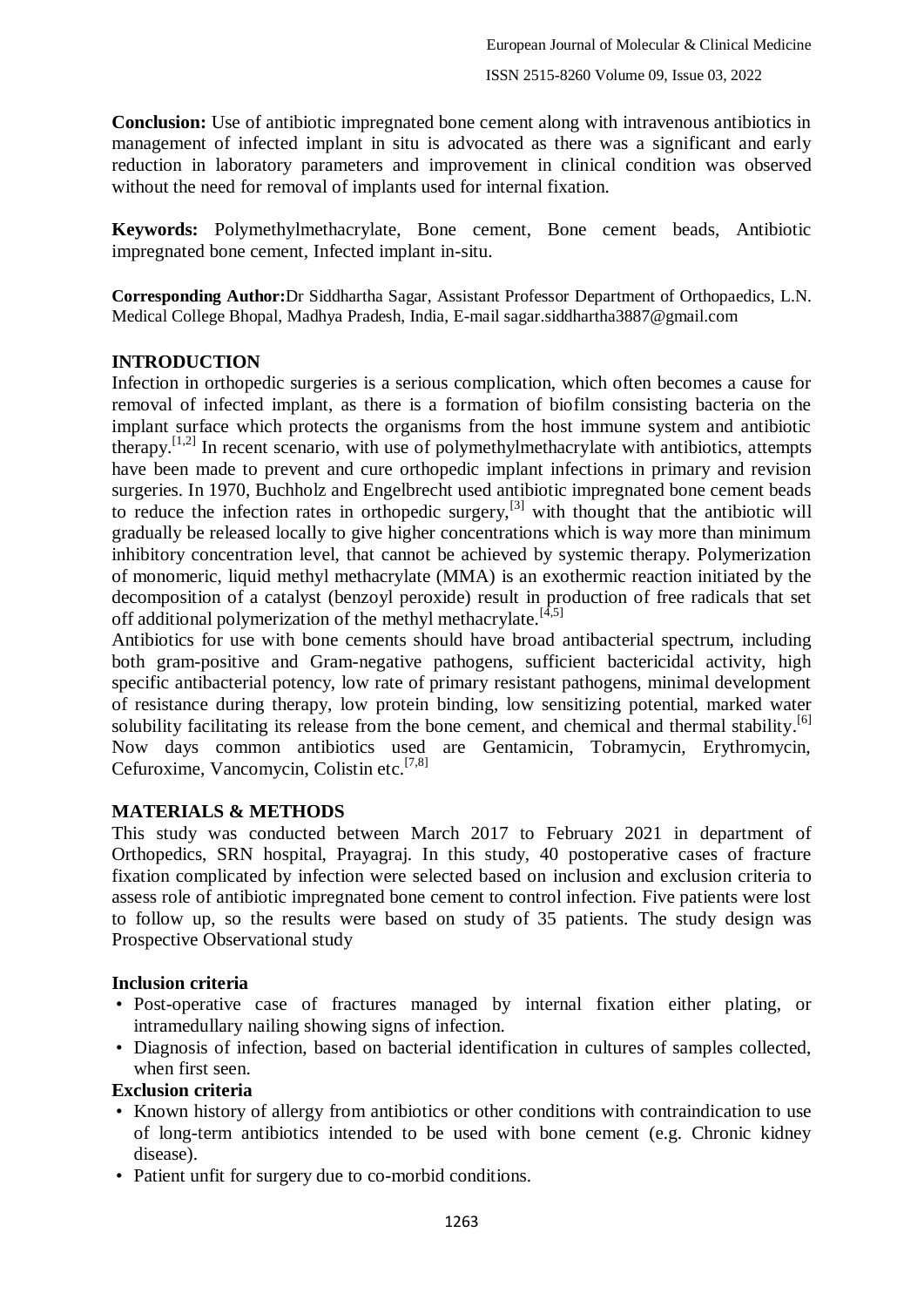- Patient showing evidence of osteomyelitis.
- Patient lost their follow up.
- Patients not sensitive for heat stable antibiotics.

## **Method of Collection of Data:**

Detailed history and physical examination was done. Patients were managed by debridement, intra operation sampling for culture and sensitivity, thorough lavage with 3 liters of normal saline, placement of antibiotic impregnated bone cement beads, and post operation antibiotics according to culture and sensitivity.

All patients were followed with two weekly investigations. Subsidence of infection was considered as normalization of Total leucocyte count, Differential leucocyte count, Erythrocyte sedimentation rate, C-reactive protein, pulse rate, Body temperature and absence of discharge from wound with no sign of inflammation in overlying skin.

Age, Sex, Total leucocyte count, Differential leucocyte count, Erythrocyte sedimentation rate, C-reactive protein, pulse rate, Body temperature status and skin condition were recorded using a pilot tested proforma.

For culture, all antibiotics were stopped 72 hours prior to sample collection and sample from each site of infection was collected and sent for culture and antibiotic sensitivity.

#### **Antibiotic loaded bone cement beads preparation:**

Maximum 4 grams of antibiotics for each 40 grams of simplex bone cement was used. Antibiotics were taken in powder form for better integration with cement. Antibiotics in various combinations were mixed with 40 grams of powdered bone cement before the 20 ml liquid monomer component was added. All components were then hand mixed in a container till it attained doughy status and then manually molded in to small rounded beads through which stainless steel wire was passed.<sup>[8]</sup> [Figure 1(a,b)]

After thorough debridement and lavage of wound beads were placed in zone of infection retaining the implant in situ. Soft tissue coverage and skin closure was done. [Figure 2(a-c), 4(a-c), 5(a-e) and 6(a-d)].The patients with infected intra-medullary nails were assessed for site of infection. The infection was lodged either at nail entry site, bolt insertion site, fracture site or combination of above-mentioned sites. Excluding the infection at fracture site, the other three possibilities were managed by thorough lavage of cavity of nail using a tube inserted from proximal end of nail after removal of bolts with 3 liters of normal saline. After lavage, antibiotic loaded bone cement beads were placed at the infection site with proper skin closure [Figure 3(a-d)]. The fracture site was examined for any evidence of instability, if found new bolts were reinserted in their original position. If infection was found at the fracture site, it was managed by placing antibiotic loaded bone cement beads at the fracture site after thorough debridement.

Wound inspection and dressing were done on 2nd, 4th and 6th post operative day and when found satisfactory patients were discharged on 7th post operative day. Suture was removed on 12th to 15th post operative day.Outcome of study was determined by subsidence of infection as assessed normalization of clinical and laboratory parameters as mentioned earlier.

Removal of antibiotic loaded bone cement was done after 6th week of bone cement placement irrespective of wound condition and patients were evaluated weekly till stitch line healed then further follow-up was done at monthly interval for next 6 months for any complications.

| Age(years) | No of patient | Percentage% |
|------------|---------------|-------------|
| 18-40      |               | 34.29%      |
| $40 - 60$  | ⊥⊷            | 42.85%      |

#### **Table 1: Age Distribution**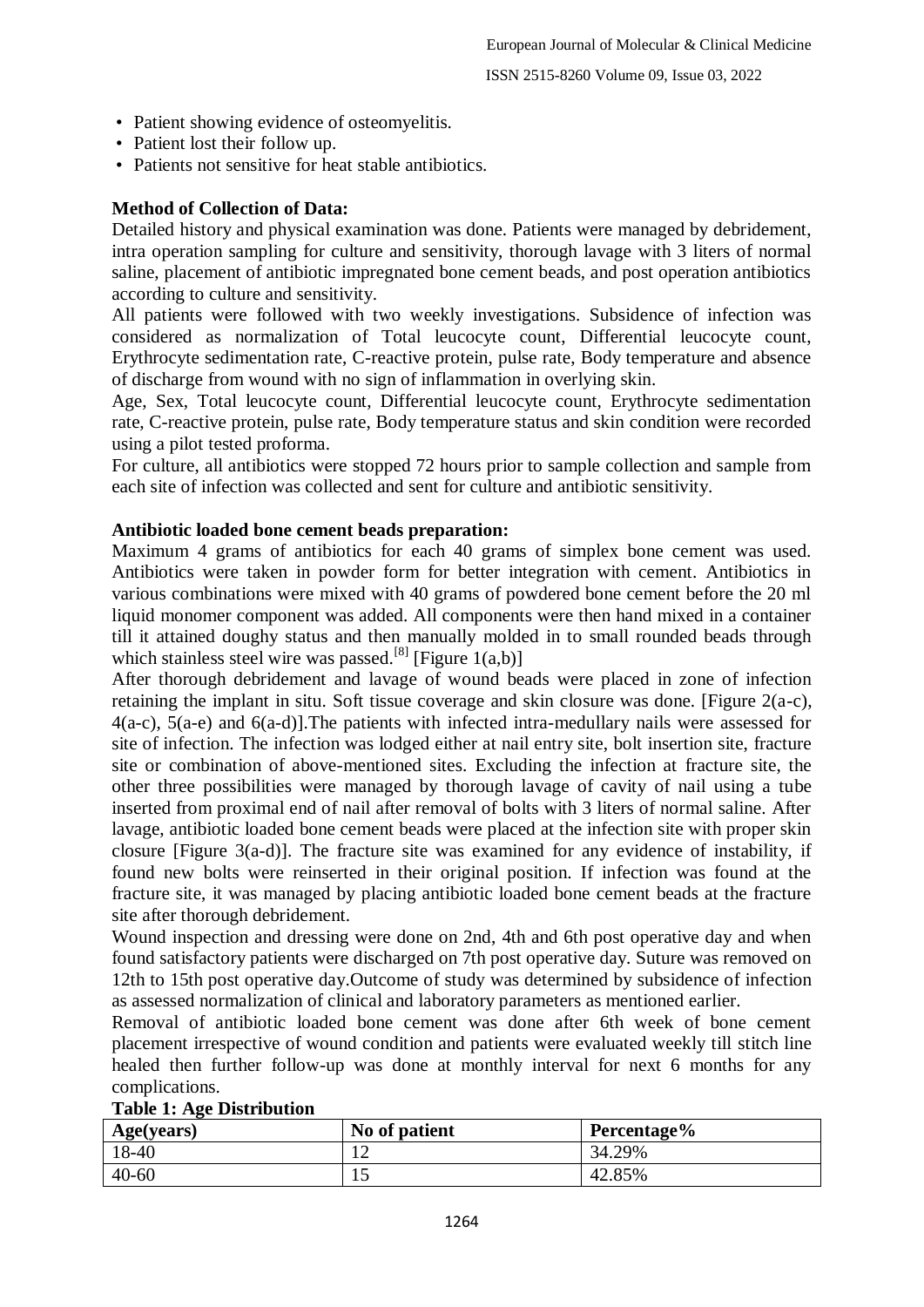ISSN 2515-8260 Volume 09, Issue 03, 2022

| -66<br>'UU            |                     | $\sim$ $\sim$<br>22.80% |
|-----------------------|---------------------|-------------------------|
| $\mathbf{m}$<br>Total | $\sim$ $\sim$<br>ັບ | 0%                      |

#### **Table 2: Sex Distribution**

|                                                | <b>Total</b> | Antibiotic loaded bone cement |
|------------------------------------------------|--------------|-------------------------------|
|                                                |              | used                          |
| No. of patient having infected implant in situ | 35           | 35                            |
| Male                                           | າາ           | ററ                            |
| Female                                         |              | 13                            |

#### **Table no-3: Infected implant distribution**

| <b>Infected Implant</b> | Number of patients |
|-------------------------|--------------------|
| Plate                   | ~                  |
| Nail                    |                    |

#### **Table 4: Different Parameters Used for Monitoring of Infection**

|            | <b>Mean</b> ±SD  |                 |                  |                 |                  |
|------------|------------------|-----------------|------------------|-----------------|------------------|
|            | Pre op           | <b>POST OP</b>  |                  |                 |                  |
|            |                  | 2nd day         | 2nd week         | 4th week        | 6th week         |
| <b>TLC</b> | $13606 \pm 1366$ | $11543 \pm 956$ | $10646 \pm 1409$ | $9411 \pm 1461$ | $85489 \pm 1684$ |
| <b>DLC</b> | $N-81+2.5$       | $N-77 \pm 3$    | $N-75 \pm 4$     | $N-70 \pm 5$    | $N-68 \pm 4.5$   |
|            | $L-17\pm 2.4$    | $L-19 \pm 3$    | $L-22 \pm 4.2$   | $L-26 \pm 4.6$  | $L-28 \pm 4.6$   |
| <b>ESR</b> | $52 + 8.4$       | $39 \pm 5$      | $34.5 \pm 5.4$   | $30 \pm 5.8$    | $25 \pm 5.5$     |
| <b>CRP</b> | $19 + 3.3$       | $11.2 \pm 3.5$  | $8.9 \pm 4$      | $4.8 \pm 3.7$   | $3.3 \pm 3.6$    |
| Pulse Rate | $104\pm7.3$      | $86 \pm 7.8$    | $82 \pm 8$       | $78 \pm 6.4$    | $77 \pm 6$       |

### **Table 5: Temperature Monitoring**

| <b>Temperature</b> | <b>Pre op (number of patients)</b> |          |             |          |
|--------------------|------------------------------------|----------|-------------|----------|
| (febrile/afebrile) |                                    | 2nd week | 4th week    | 6th week |
| Febrile            | 28                                 |          |             |          |
| Afebrile           |                                    | 29       | $2^{\circ}$ |          |

#### **Table 6: Patients with Discharge When Bone Antibiotic Bone Cement Used**

| <b>Discharge</b> |           | 2weeks                      | 4weeks  | <b>6week</b> |
|------------------|-----------|-----------------------------|---------|--------------|
| Present          | າ ເ<br>JJ |                             |         |              |
| Absent           |           | $\gamma$ <sup>o</sup><br>42 | 2<br>ЭI | 30           |

#### **Table 7: Inflammation of Overlying Skin**

| <b>Antibiotic loaded bone</b><br>cement | <b>Pre-Treatment</b> | 2weeks | 4 weeks | 6week |
|-----------------------------------------|----------------------|--------|---------|-------|
| Used                                    |                      |        |         |       |

#### **Table 8: Complications**

|                             | Antibiotic bone cement used |                     |  |
|-----------------------------|-----------------------------|---------------------|--|
|                             | Infected nail (11)          | Infected plate (24) |  |
| <b>Persistent</b> infection |                             |                     |  |
| Recurrence of infection     |                             |                     |  |
| Wound dehiscence            |                             |                     |  |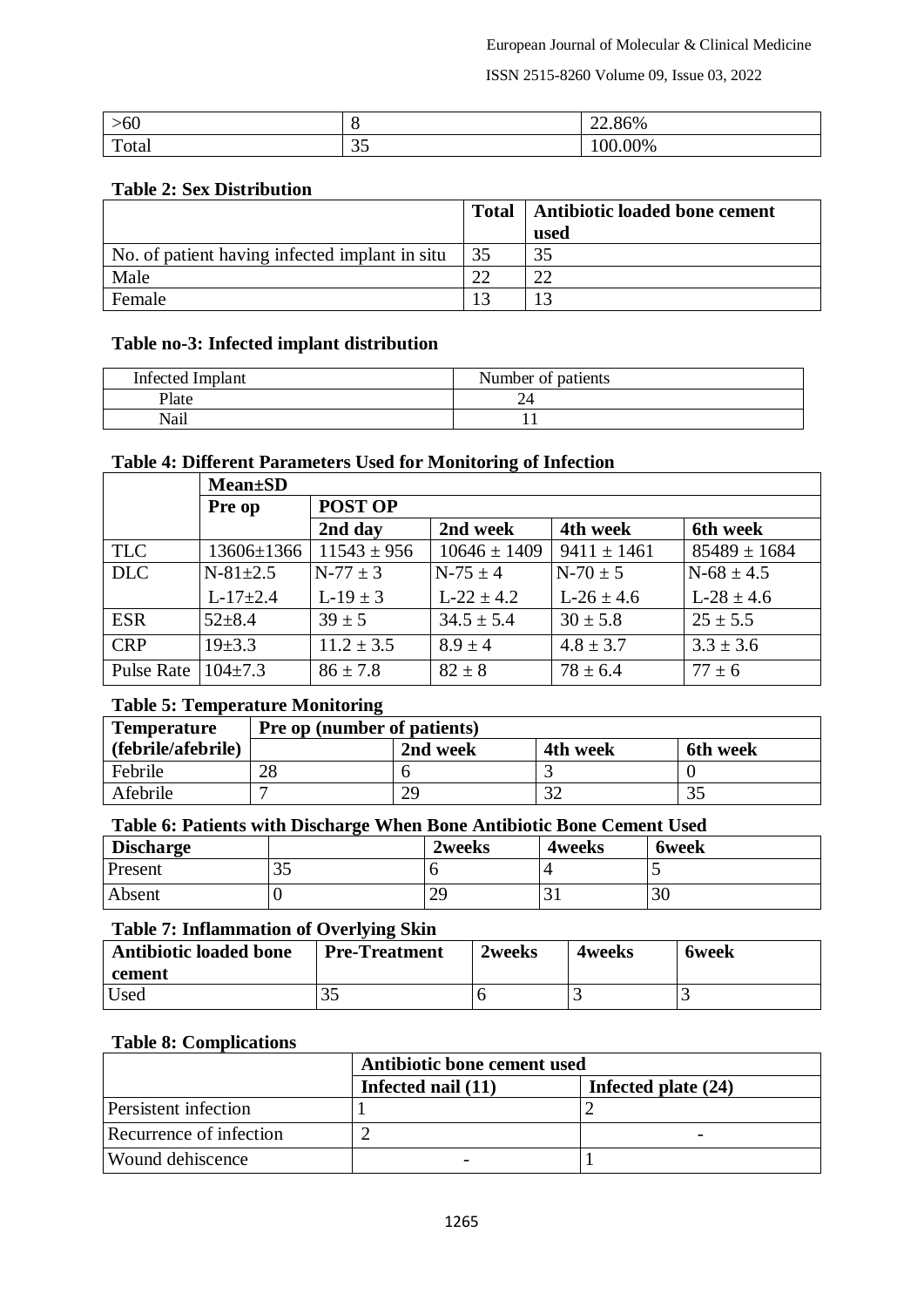

**Figure 1: (a) Anibiotic bone cement beads (b) Bone Cement Preparation**



**Figure 2: (a) Infected distal femur plate; (b) Antibiotic loaded bone cementbeads placement after debridement; (c) Antibiotic bone cement beads removal after subsidence of infection**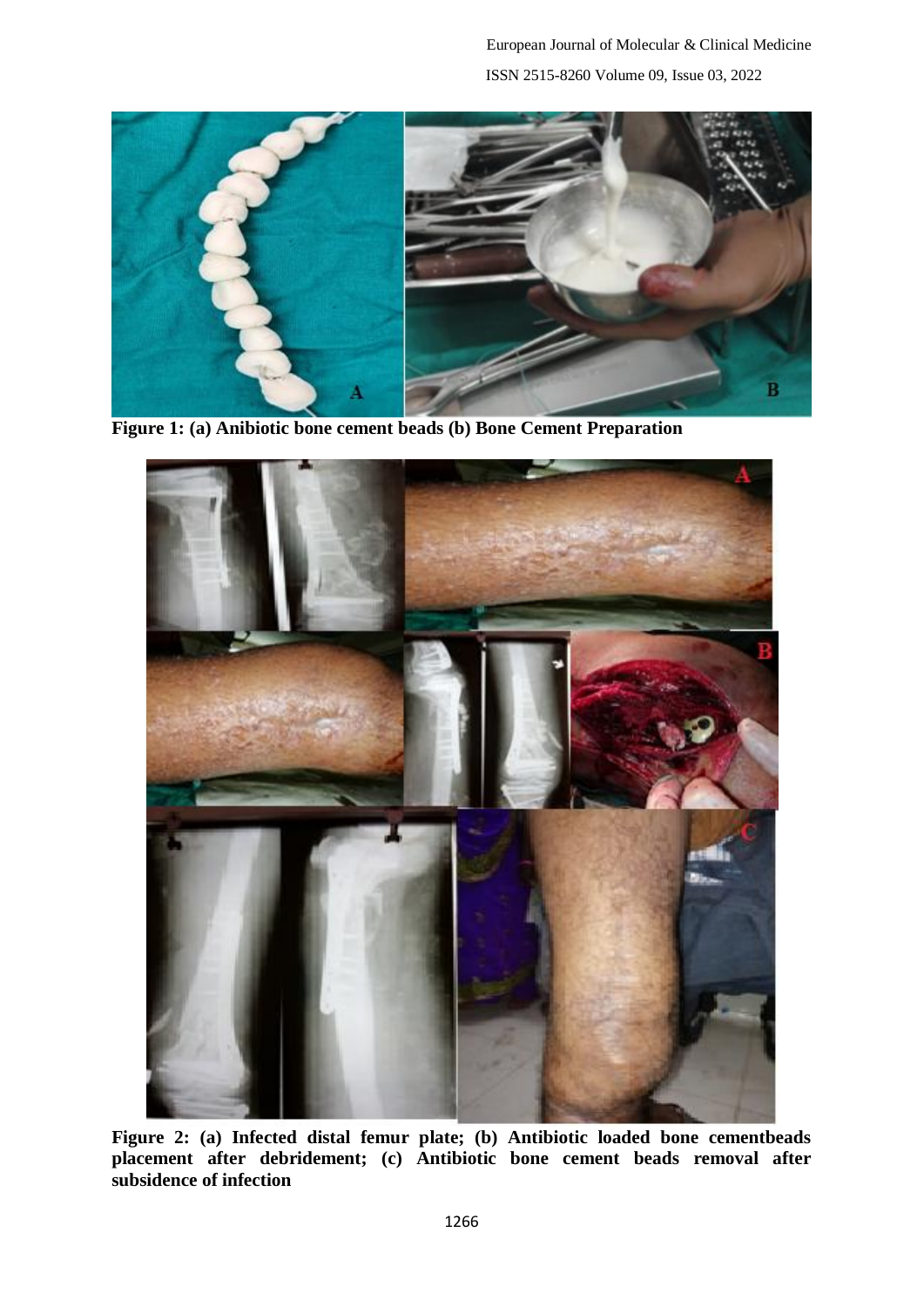European Journal of Molecular & Clinical Medicine ISSN 2515-8260 Volume 09, Issue 03, 2022



**Figure 3: (a) Infected femur nail with discharge from fracture site; (b) Anibiotic bone cement beads placement after thorough irrigation of nail canal (c& d) Antibiotic bone cement beads removal after subsidence of infection**



**Figure 4: (a) Infected upper end tibia plate; (b) Anibiotic bone cement beads placement after debridement and thorough wash (c) After 4 week of Anibiotic bone cement beads placement.**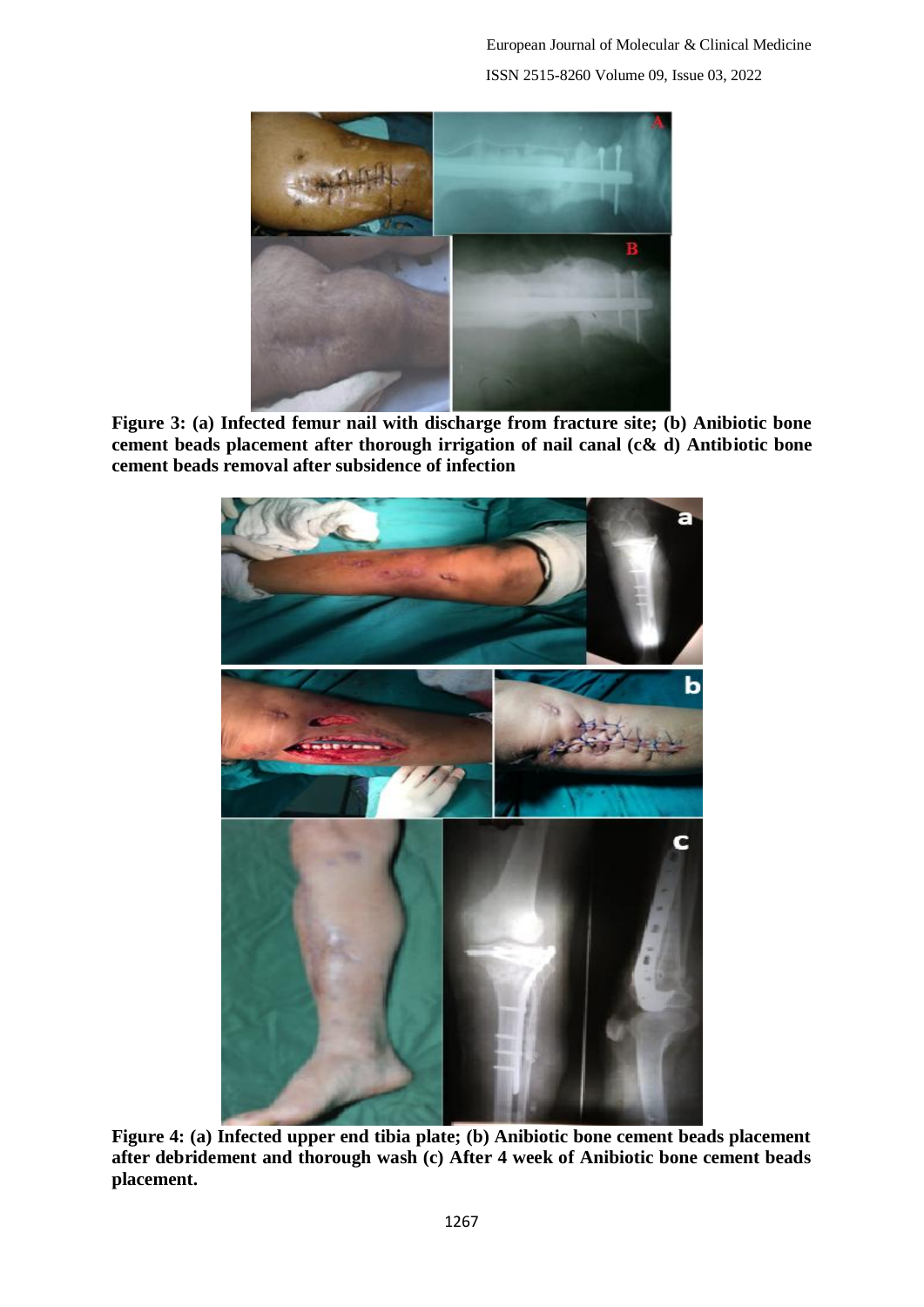European Journal of Molecular & Clinical Medicine ISSN 2515-8260 Volume 09, Issue 03, 2022



**Figure 5: (a & b) Infected philos plate; (c & d) Anbitiotic bone cement beads placement (e) After six weeks of antibiotic bone cement beads placement**



**Figure 6: (a) Infected humerus plate; (b) Antibiotic bone cement beads placement; (c & d) Antibiotic bone cement bead removal after subsidence of infection**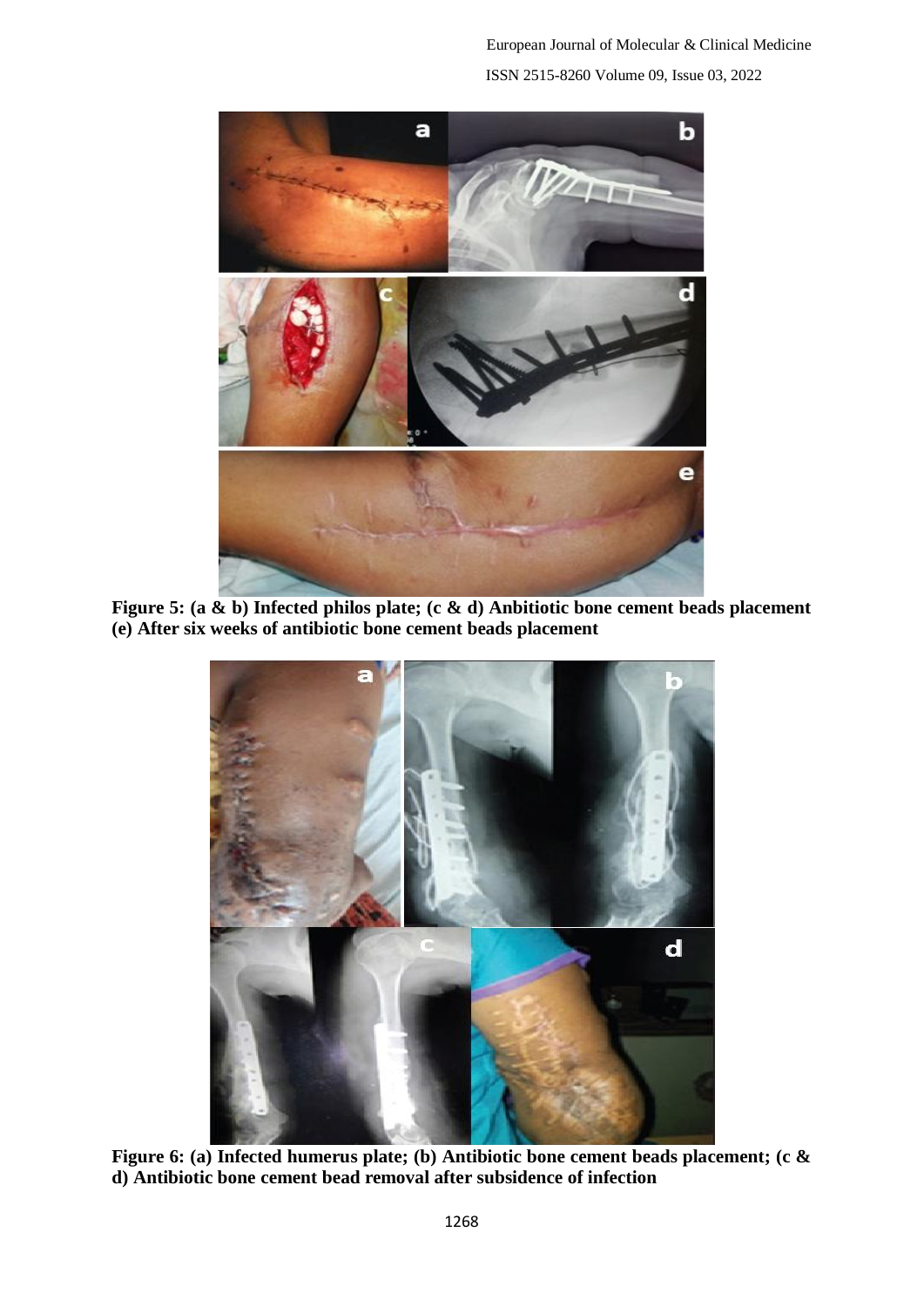## **OBSERVATIONS AND RESULT**

The Observations and Results were based on the 35 patients out of which 22 (62.86%) were male and 13 (37.14%) were female. The mean age of patients was 46.5 years, ranging from 18 to 75 years. (Table 1) Out of 35 patients, 11 patients with infected nail(tibia interlock nail, femur interlock nail, proximal femoral nail) and 24 patients with infected plate(distal femur plate, proximal tibia plate, humerus plate, forearm plate). [Table 2] Number of patients with infected implants in situ presenting within 1 month of index surgery were 21(60%), between 1 to 3 months of index surgery were 9(25.71%) and after 3 months of index surgery were 5(14.29%).

Most common organisms cultured from discharge were methicillin sensitive staphylococcus aureus (26%) and methicillin resistant staphylococcus aureus (23%). Other were coagulase negative staphylococcus (14%), E.Coli (11.43%), pseudomonas aeruginosa (11%),klebsiella pneumonae(6%), streptococcus pneumonae (2.86%),streptococcus pyogenes (2.86%),Acinetobacter (1.43%) and proteus mirabilis (1%).

Antibiotic sensitivity test revealed maximum number of cases being sensitive to amikacin (94.28%) followed by chloramphenicol (91.4%), vancomycin (91.4%) and teicoplanin  $(88.57%)$ , while amoxycillin + clavulanic acid  $(48.57%)$  was found to be sensitive in least number of cases. In all cases, the patients were found to be sensitive to more than one antibiotic.With limited spectrum of antibiotics to be used along with bone cement (according to criteria mentioned earlier); vancomycin, tobramycin, gentamycin and cefazolin in different combinations were antibiotics of choice in this study. So, according to culture and sensitivity vancomycin plus gentamycin was used in 21 patients; vancomycin plus tobramycin was used in 10 patients whereas in 4 patients gentamycin plus cefazolin was used. Monitoring was done by measuring TLC, DLC, ESR, CRP, and pulse rate two weekly.

This study showed that out of 35, 30 patients (85.71%) of antibiotic impregnated bone cement group experienced no recurrence of infection. 3 patients (8.57%) which included two cases of plating (8%) and one intramedullary nailing (9%) continued to have persistent discharge. 2 patients (5.71%) (2 cases of intramedullary nailing) experienced recurrence of infection. However, in 1 patient (distal femur plate) in whom antibiotic impregnated bone cement bead was used, wound dehiscence was seen as complication which was further managed by re-suturing [Table 4-8].

### **DISCUSSION**

In this study, only one type of bone cement, simplex bone cement(polymethylmethacrylate) was used in all patients as local drug delivery system in order to nullify the effect of variable antibiotic elution from different type of bone cements. [9,10]

Antibiotic impregnated bone cement used in form of chain of small beads as it allowed maximum elution of antibiotics.<sup>[8,11]</sup>According to microbiological data of our institution, the antibiotic combinations commonly used were vancomycin plus gentamycin, vancomycin plus tobramycin and tobramycin plus cefazolin.<sup>[9]</sup>

The disadvantages of implant removal and failure rate of treatment with implant retention were also considered, hence a waiting period of 6 weeks was considered after placement of antibiotic impregnated bone cement before implant removal.Age, sex distribution, and delay in presentation of surgical site infection did not play any role in outcome of this study.Inflammatory markers were used in diagnosing the infection of orthopaedic implants as well as their serial values also helped in monitoring treatment progress.<sup>[12,13]</sup>Pulse rate is considered as an indicator of presence of infection in the body although it is a vague parameter. As inflammatory markers settle down to normal, pulse rate also normalizes. As mentioned above, no supporting or contradicting study was found in literature.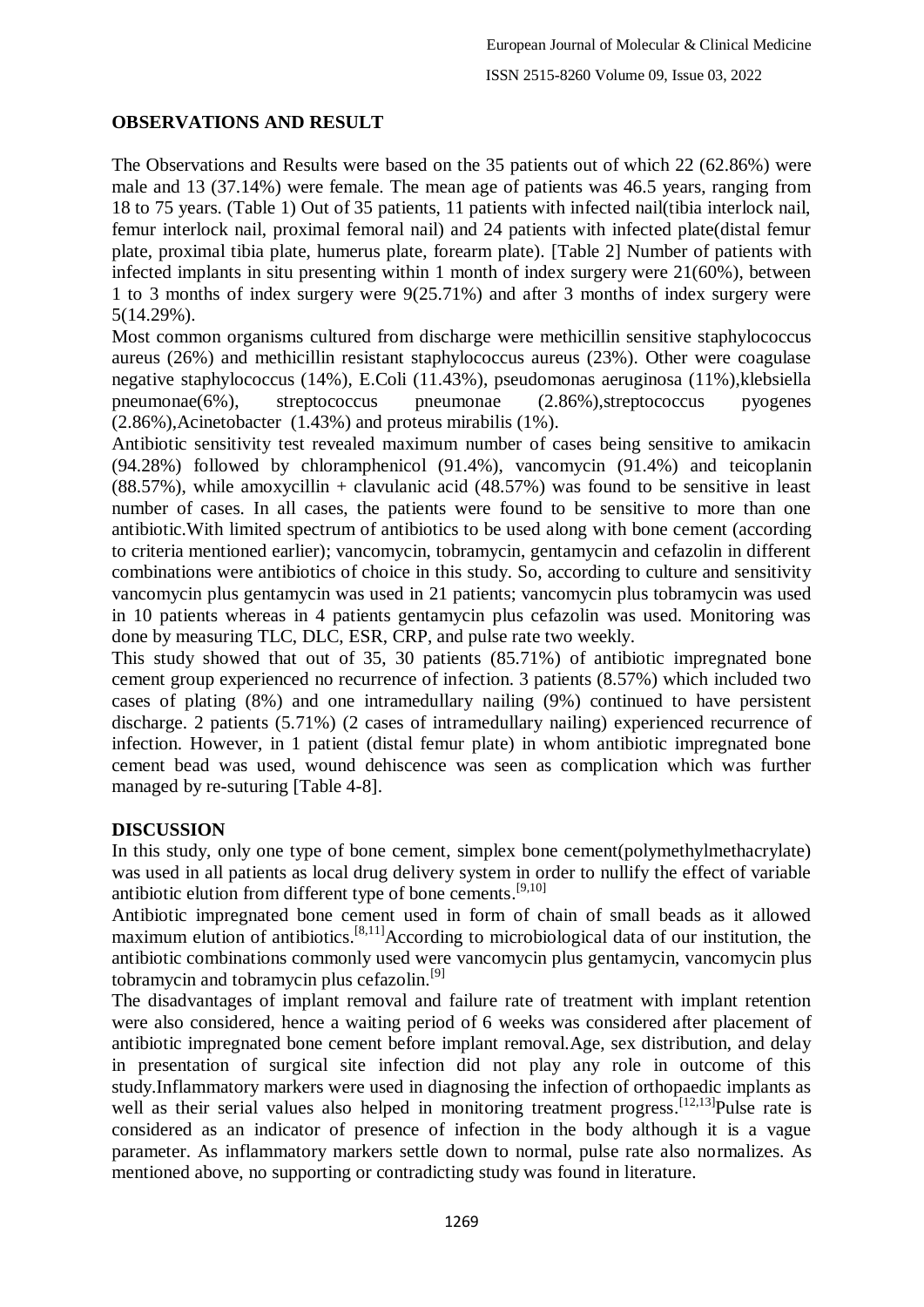A significant number of patients turned afebrile early after the placement of antibiotic bone cement.Significant improvement in the skin conditions along with decline in the amount of purulent discharge was observed in patients in 1st week post operation.However, even with such stringent methods persistence of infection was found in 3 patients.This study showed there was 85.71% success rate and only 8.57% patients continued to have persistent discharge, but the discharge was significantly reduced. 2 patients (5.71%) (2 cases of intramedullary nailing) experienced recurrence of infection.

Buchholz et al. in  $1984$ ,<sup>[7]</sup> first used antibiotic-loaded bone cement in revision surgery and reported an increase in the rate of success to 77% with a single exchange and to 90% with multi-stage revision. Emamiet alin 1995,<sup>[14]</sup> treated 37 cases of infected tibia nonunion by debridement and bone grafting. 21 patients required repeat debridement. No recurrence of infection was noted in any cases for 2 years of follow-up.Qiu XS et al in 2018, [15] studied retention of infected implant (plate) and the use of antibiotic impregnated bone cement in the management of early infection after fracture fixation. Ten patients were studied. Only in 1 case, recurrence of infection was observed.Wound dehiscence as a complication was found in 1 patient (distal femur plating) which was managed by secondary suturing.No allergic manifestations to the antibiotic combinations used were observed in this study.

### **CONCLUSION**

Based on the findings of our study, use of antibiotic impregnated bone cement along with debridement and intravenous antibiotics in management of infected implant in situ is advocated This statement is further strengthened by the fact that significant reduction in laboratory parameters and significant and early improvement in clinical condition was observed.

Only 3 cases of persistent infection in spite of appropriate treatment was found though there was decrease in the amount of discharge. This finally resulted in implant removal with application of an external fixator in cases of fracture instability after implant(nail and plate) removal.

This method is suboptimal for infected intramedullary nail since it is difficult to remove all infected foci from infected intramedullary nail as evident from higher incidence of failure using this method of treatment. Hence, alternative methods have to be adopted to achieve better results in such cases.

However,limited choice of availability of antibiotics to be used along with necessity of the second surgery for bone cement removal, lack of osteoconductive and development of resistance against these antibiotics are the major concerns associated with this modality of treatment and which needs to be addressed.

# **REFERENCES**

- 1. Costerton J W, Cheng K J, Greesey G G, Ladd T I, Nickel J C, Dasgupta M, Marrie T J. Bacterial biofilms in nature and disease. Ann Rev Microbiol 1987; 41: 435-64.
- 2. Sanzen L, Walder M. Antibiotic resistance of coagulase-negative staphylococci in an orthopaedic department. J HospInf 1988; 12: 103-8
- 3. Buchholz H W, Engelbrecht H. Depot effects of various antibiotics mixed with Palacosresins.Chirurg1970 Nov;41(11):511-5.
- 4. K. E. Marks, C. L. Nelson Jr., and J. Schwartz, "Antibiotic impregnated acrylic bone cement, " Surgical Forum, vol. 25, pp.493–494, 1974.